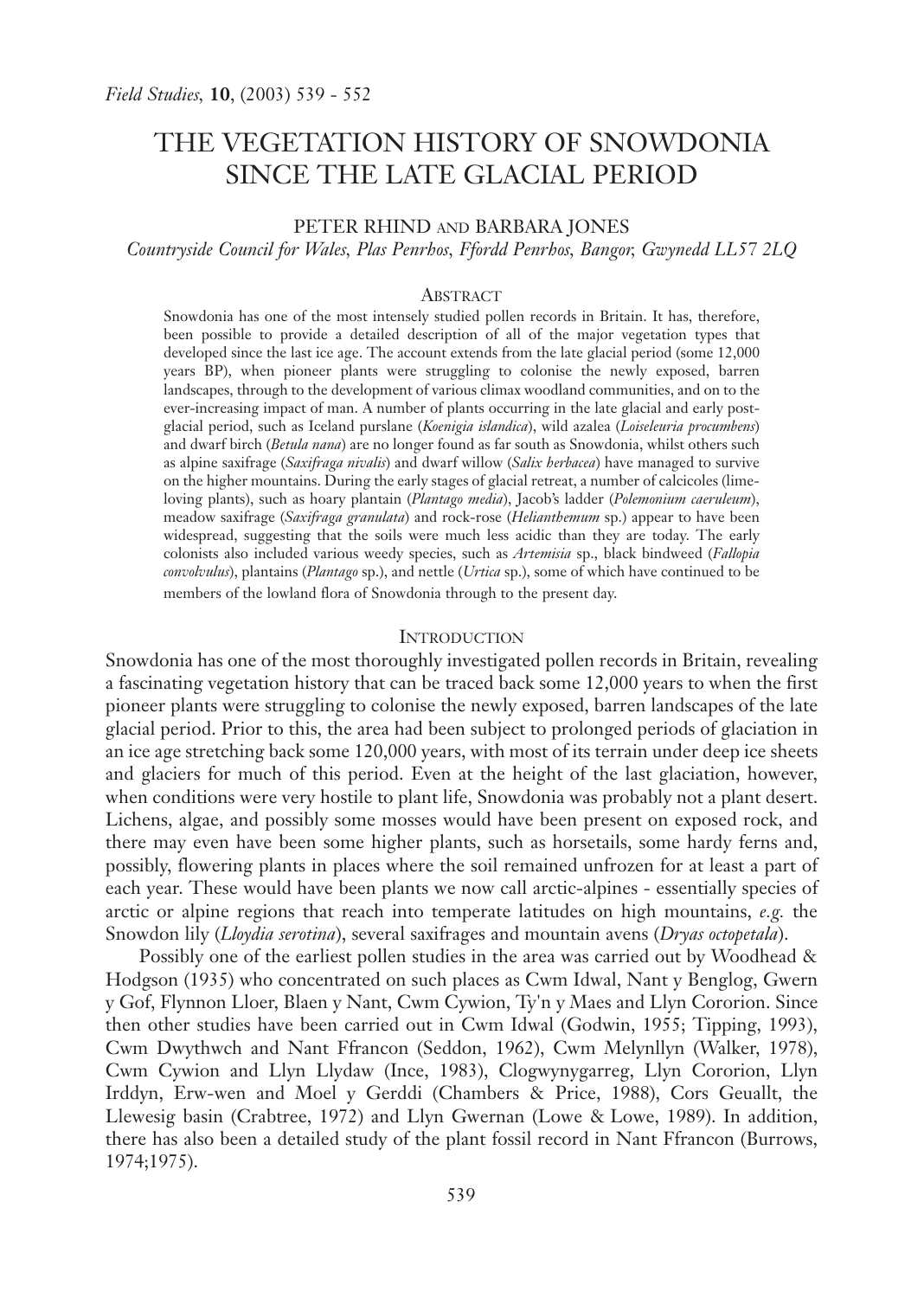# 540 PETER RHIND AND BARBARA JONES

# VEGETATION OF THE LATE GLACIAL PERIOD

During the late glacial period, as glaciers started to retreat, the ground became free of ice for the first time in many thousands of years; the exposed barren land of rocks and mineral sediments once again provided conditions for vegetation to develop. For many years, the area was exposed to arctic or sub-arctic conditions and, initially, there was a prevalence of open conditions with areas of bare immature soils and newly exposed rock surfaces. Initially, the main colonists would have been lichens and mosses but, as warming progressed and the ground remained unfrozen for part of the year, higher plants would have begun to play a part. In the early stages, they would mainly have been species with the ability to complete their life cycles very rapidly, but as fertility built up and temperatures rose, more and more perennial species appeared. Many of the species that colonised the area during this harsh period survived well into the post-glacial period and a number of these cold climate species still survive today in the higher parts of the Welsh mountains. Pollen studies in various parts of Britain and Europe have indicated that the climate up until about 12,000 years BP was initially very cold, and because of the abundance of mountain avens (*Dryas octopetala*) over this time, it has been described as the Lower (Older) Dryas Period. Subsequently, during the so-called Allerod interstadial period, the climate ameliorated and for the next 1,500 years or so the temperature increased sufficiently for birch woodlands to develop. This was followed by a short return to Arctic conditions, allowing a resurgence of tundra type vegetation with abundant mountain avens. Consequently, the period leading up to the end of the Ice Age has been dubbed the Upper (Younger) Dryas. However, the sequence of events may not have been as clear-cut in the uplands of Snowdonia, although there is evidence that similar climatic oscillations took place in the Nant Ffrancon.

While juniper was probably present very early, true woodland was not established until about 10,000 years BP. Birch was the most important tree initially, but after about 1,500 years, or so, oak, and in some places pine, began to displace it, and the woodlands generally became more diverse. Apart from a few perturbations involving shifts in species dominance and changes in altitudinal limits of certain species, it is essentially this woodland phase that has persisted right through to the present day. The fact that natural woodland now covers only a relatively small part of Snowdonia is almost entirely the result of human activity.

#### *Snowdon's early colonists*

Prior to about 12,000 years BP, there was still much glacial and periglacial activity, and the climate must have been extremely harsh. The vegetation was very sparse, with few flowering plants, but the number of mosses over this period started to increase. In Nant Ffrancon, the earliest colonists included *Antitrichia curtipendula*, a moss known to occur in wet places near to Norwegian glaciers, and *Sphagnum imbricatum*, a bog moss that is common in certain types of tundra; both are now rare in Snowdonia. Slightly later colonists have been more enduring, and a number of them still have a strong presence. *Aulocomnium palustre, Bryum* sp, *Climacium dendroides, Drepanocladus* cf *aduncus, Fontinalis squamosus, Hylocomium splendens, Philonotis fontanum* and *Pohlia* sp, are still frequently encountered in lowland habitats. Other mosses, including *Polytrichum alpinum* and *Racomitrium lanuginosum*, have remained exclusively montane plants.

The first flowering plants to colonise Nant Ffrancon included tufted saxifrage (*Saxifraga cespitosa*) and pearlwort (*Sagina* sp.), shortly followed by dwarf willow (*Salix herbacea*). Although not found in the pollen record at this site, it is likely that alpine meadow-grass (*Poa alpina*), alpine hair-grass (*Deschampsia alpina*), alpine chickweed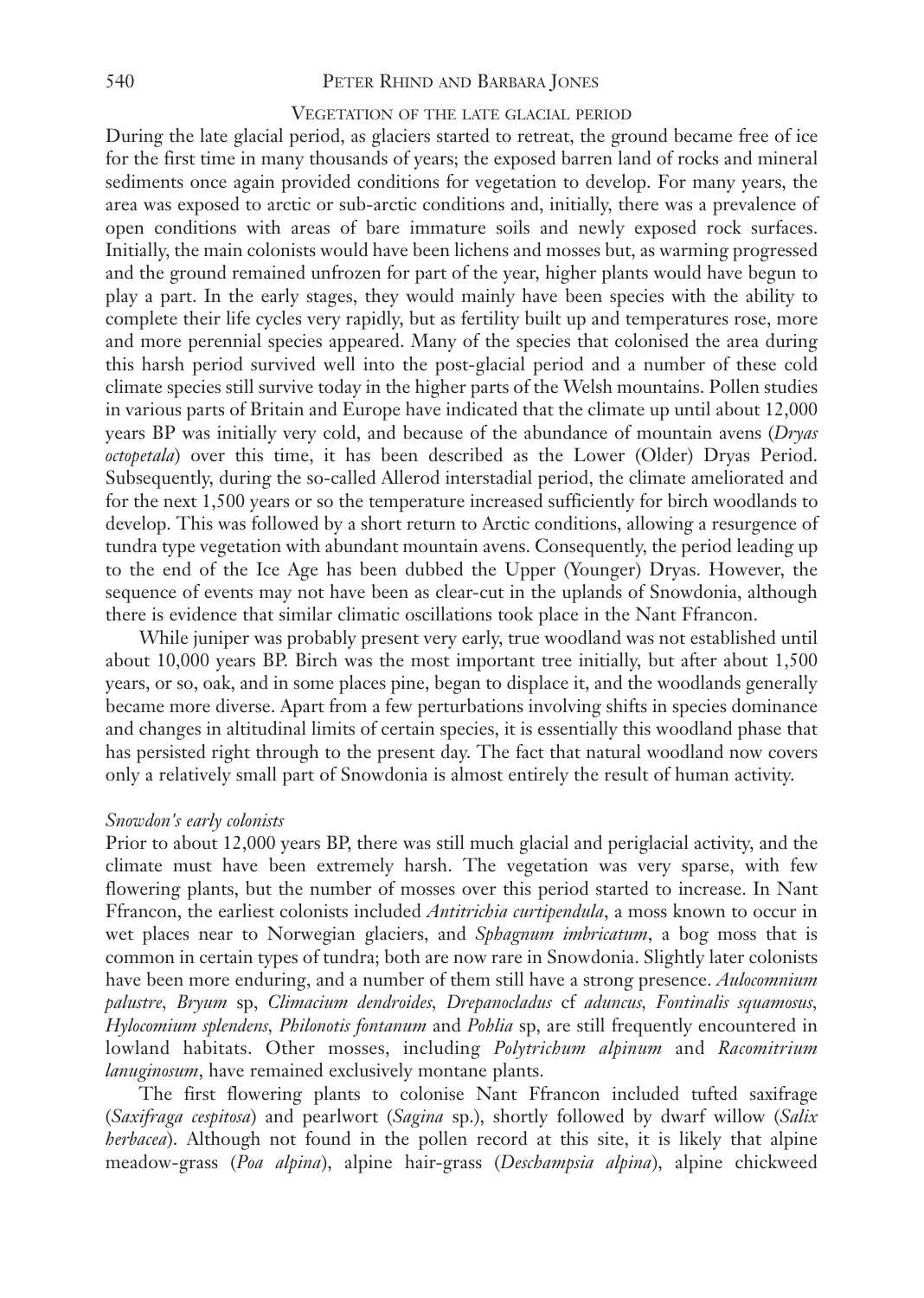(*Cerastium alpinum*), mountain sorrel (*Oxyria digyna*), starry saxifrage (*Saxifraga stellaris*) and moss campion (*Silene acaulis*) were amongst these first colonists. These species all occur as pioneer colonisers at the foot of retreating glaciers in northern Europe. Indeed, *S. acaulis* has been used to estimate the age of glacial deposits in the Canadian Rockies, using growth rates and maximum diameters of this cushion plant (McCarthy, 1992).

Some of these species may not have been new to the area, but had survived at least the latter part of the Ice Age in unglaciated refuges that existed on the west coast of Britain. For example, unglaciated peaks within ice masses known as nunatacks, and coastal refugia bordered by the sea, are known to support a limited flora in Greenland. Peaks, such as Snowdon and Glyder Fawr, were probably free from ice throughout later ice advances (McCarroll & Ballantyne, 2000), and this may help explain the isolated occurrence of certain alpine plant species, such as the Snowdon lily (*Lloydia serotina*) and mountain avens (*Dryas octopetala*). Both species may have survived on these isolated 'island refuges'. There is some evidence for this in the genetics of the Snowdon lily, since the genetic distance between the Welsh populations and their nearest Alpine neighbours, from which the Welsh plants presumably descended, was found to be greater than would be expected based on geographical distance alone, (Jones *et al*, 2001). This implies that the Welsh populations have been separated for longer than 12,000 years suggesting that the plants in Snowdonia were extant for at least part of the Ice Age.

In the period shortly after the glaciers retreated, up until about 10,000 years BP, the initially-open habitats allowed colonisation by a variety of species producing apparent mixtures of arctic-alpine plants and plants we now often regard as lowland weeds. In the area around Llyn Llydaw, the vegetation at this time was dominated by various grasses and docks (*Rumex* sp.), whilst less common species included juniper (*Juniperus communis*), mountain avens (*Dryas octopetala*), purple saxifrage (*Saxifraga oppositifolia*), alpine saxifrage (*Saxifraga nivalis*), alpine saw wort (*Saussurea alpina*), meadow-rues (probably both alpine meadow-rue and lesser meadow-rue; *Thalictrum* sp.), and a variety of ferns and clubmosses, including moonwort (*Botrychium lunularia*), parsley fern (*Cryptogamma crispa*), fir clubmoss (*Huperzia selago*) and interrupted clubmoss (*Lycopodium annotinum*). Intermixed with these were various weedy species, such as *Artemisia* sp. (possibly Scottish wormwood, *A. norvegica*), black bindweed (*Fallopia convolvulus*), plantains (*Plantago* sp.), nettle (*Urtica* sp.), and various members of the goosefoot family (Chenopodiaceae). Most of these can still be found in Snowdonia, but the interrupted clubmoss appears to have recently disappeared. It was recorded above Llyn y Cwm in 1690 and then on several subsequent occasions on the Glyderau up until the start of the 19th century (Jones, 1996).

Much of the vegetation in Nant Ffrancon, during this period, remained open with much sheep's sorrel (*Rumex acetosella*). Other species included willow herb (probably chickweed willow herb (*Epilobium alsinifolium*), now restricted to a few upland crags, such as Craig y Dulyn, and wild azalea (*Loiseleuria procumbens*), now confined, in Britain, to the mountains of northern Scotland. Also amongst the early flowering plants of this period were various lowland calcicoles (lime-loving plants), such as bulbous buttercup (*Ranunculus bulbosus*), great burnet (*Sanguisorba officinalis*), hoary plantain (*Plantago media*), hutchinsia (*Hornungia petraea*), Jacob's ladder (*Polemonium caeruleum*), meadow saxifrage (*Saxifraga granulata*) and rock-rose (*Helianthemum* sp.). They quickly disappeared as leaching progressed and the soils became more acidic. However, if these species were able to survive the arctic or sub-arctic conditions of that time, it is unclear why they did not continue to grow in some of the more calcareous upland areas. On the other hand, these are not typical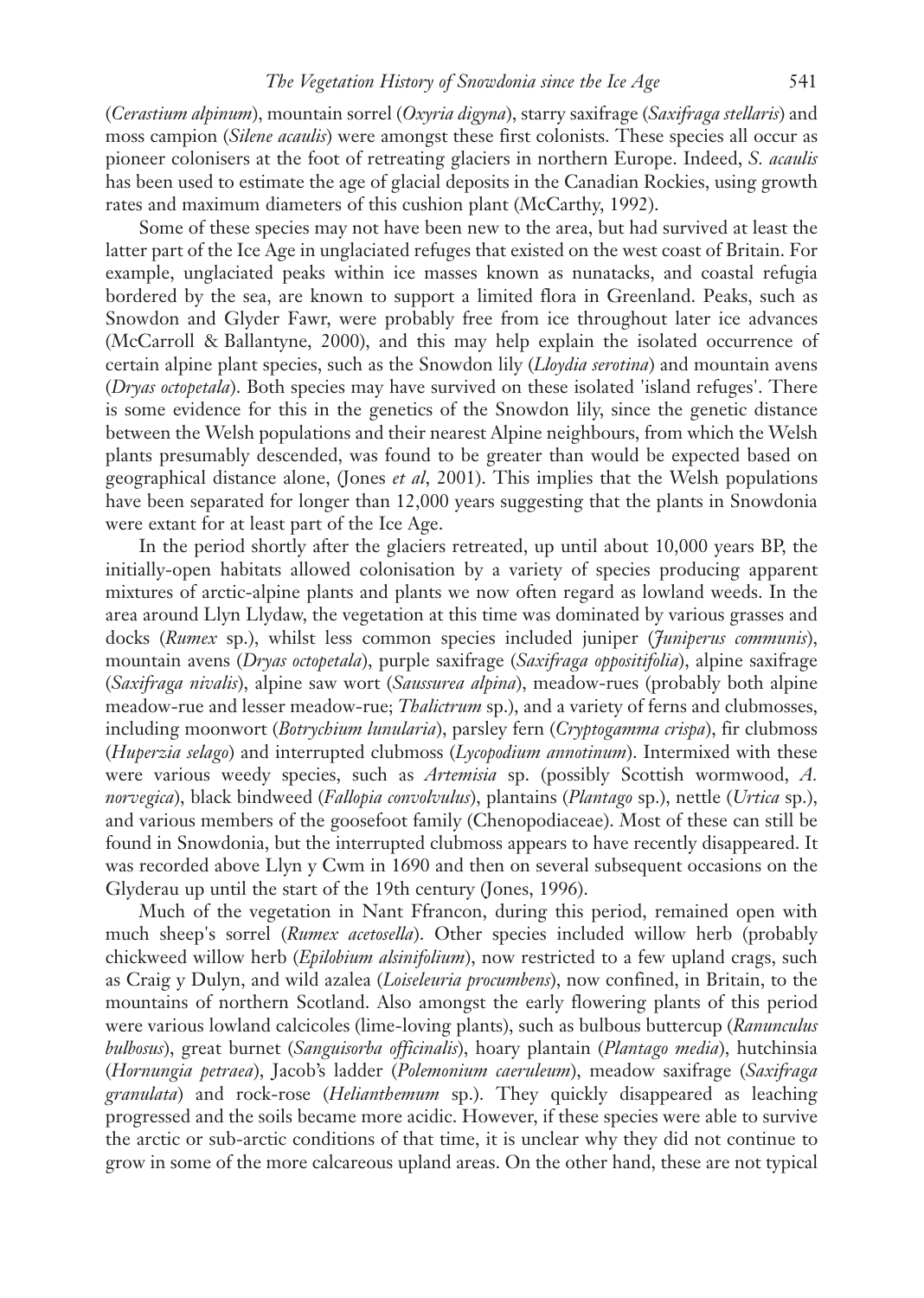alpine species, and may be unable to tolerate the more exposed conditions found in uplands.

Jacob's ladder, in particular, appears to have been widespread during the late glacial period (Pigott 1958) and, although it now has a limited distribution - being largely confined to grasslands and open woodlands on limestone - in Britain, in northern Germany it can be found in fenland habitat. Its presence in Snowdonia during the late glacial period may indicate the occurrence of a similar fenland habitat at that time.

Other surprising inclusions in this early flora were thrift (*Armeria maritima*), sea plantain (*Plantago maritima*) and, possibly, sea campion (*Silene uniflora*). They all appear to have been fairly widespread at that time, occurring in both upland and lowland areas, such as the Nant Ffrancon but, as their names suggest, they are now mainly associated with maritime cliffs. There are still places in upland Snowdonia where these species can be found, such as Clogwyn Du'r Arddu and Cwm Idwal, but only where there is a degree of base enrichment. One explanation for these unusual distributions is that, because these plants were unable to tolerate the competition and shady conditions caused by the postglacial spread of forests, they became restricted to upland crags and sea cliff ledges which remained open during this period, providing isolated but disconnected refuges. Such anomalous distributions also apply to several other species, including the lesser clubmoss (*Selaginella selaginoides*) and mosses, such as *Amblyodon dealbatus, Catoscopium nigritum* and *Meesia uliginosa*. They are all found in either upland base-rich flushes and rock crevices, or coastal calcareous sand dunes. This again probably relates to the possibility that sand dunes remained open even when forest spread was at its maximum.

## *Plants of recently exposed rocky surfaces and scree slopes*

By about 9,900 years BP, the rocks in Cwm Cywion had been colonised by a variety of bryophytes; dominant amongst these were the arctic-alpine species *Racomitrium* cf *aquaticum* and *R.* cf *fasiculare*, whilst less specialised species included *Hypnum cupressiforme, Philonotis fontana, Mnium* sp., *Dicranum* sp. and *Bryum* sp. All of these species and genera are still relatively common. It is also likely that the rocks, at that time, supported various arctic-alpine lichens, including *Cetraria islandica, Sphaeophorus globosus* and *Ochrolechia tartare*, since all three of these cold-climate species can still be found, although the former is mainly restricted to the uplands. At that time, scree slopes were rapidly developing in the periglacial zones and, just as today, parsley fern (*Cryptogamma crispa*) seems to have been one of the main pioneer plants of this habitat. It is also characteristic of late snowpatch vegetation, and became very common towards the end of the glacial period. There was also a corresponding increase in alpine saw-wort (*Saussurea alpina*) which, like parsley fern, can grow on newly-developed scree, but only where the rocks are calcareous.

# *Tundra*

For a relatively brief period during the late glacial period, a form of tundra developed; dominated by dwarf birch (*Betula nana*). It appears to have been fairly widespread and was relatively abundant in both Nant Ffrancon and Cwm Dwythwch. However, in the immediate post-glacial period (ca 9,700 years BP) only scattered stands occurred in the area around Llyn Cororion and, by that time, much of the vegetation seems to have been a form of dwarf-heath tundra with stands of crowberry (*Empetrum nigrum*). It also included a large herbaceous element with many of the above-mentioned flowering plants and a comparatively large number of dwarf pteridophytes. Spores of fir clubmoss (*Huperzia selago*), interrupted clubmoss (*Lycopodium annotinum*), lesser clubmoss (*Selaginella*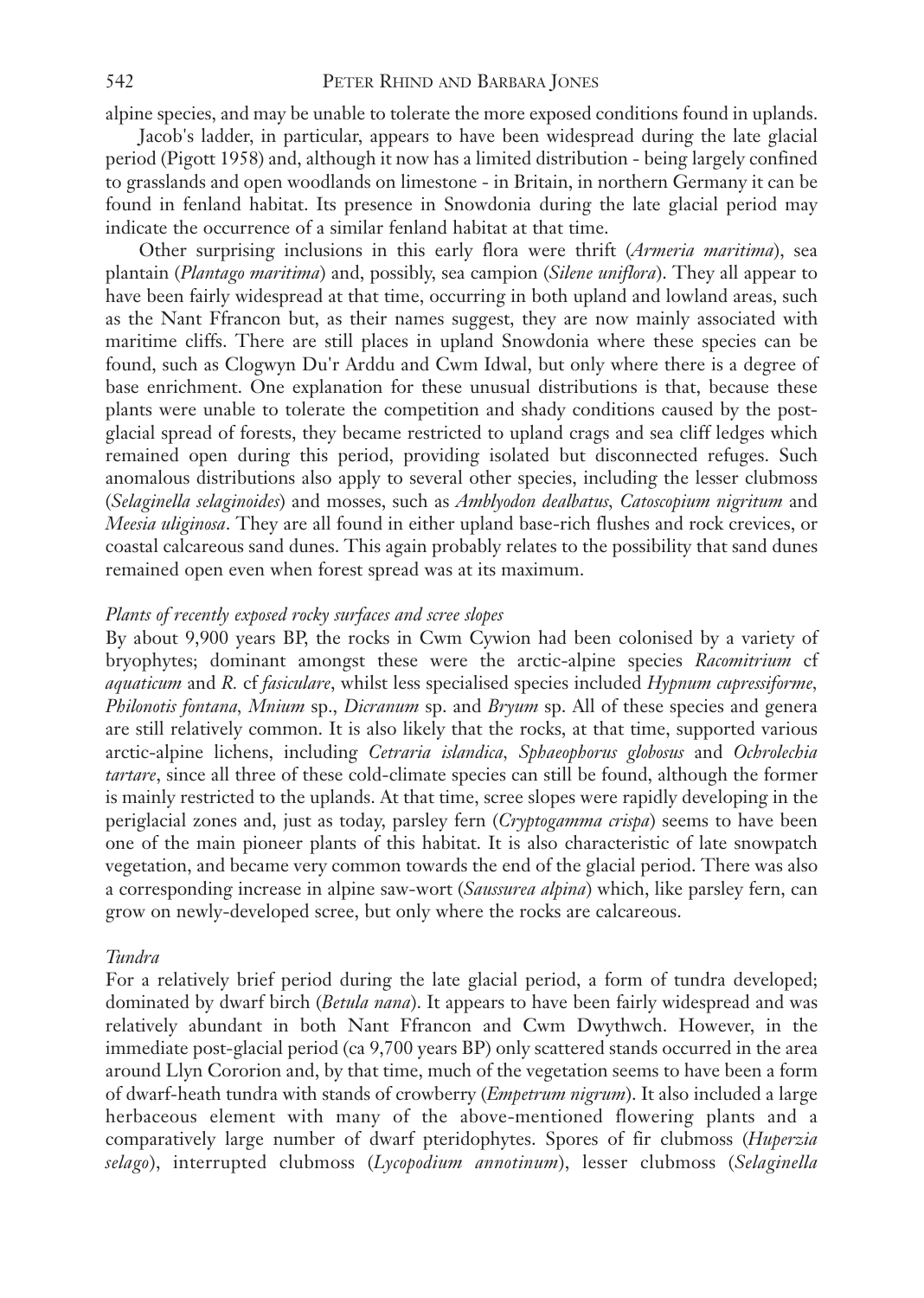## *The Vegetation History of Snowdonia since the Ice Age* 543

*selaginoides*), moonwort (*Botrychium lunularia*) and adder's-tongue (*Ophioglossum vulgatum*), have all been found, suggesting that there was at least some open vegetation. But the record also tells us that there was a scattering of juniper (*Juniperus communis*) and sea buckthorn (*Hippophae rhamnoides*) scrub. Today, juniper is rare in Snowdonia, and restricted to a few upland sites, such as Cwm Graianog, whereas both dwarf birch and sea buckthorn later disappeared from Wales altogether. In Britain, sea buckthorn was eventually relegated to a few coastal sand dune systems in southern England, but it has since been introduced to a number of dune systems in Wales. In Scandinavia, it occurs in both mountain and coastal habitats where trees are lacking. Today, the nearest we have to tundra vegetation in Snowdonia are the stands of dwarf willow (*Salix herbacea*) communities restricted to a few upland sites such as Elidir Fach.

## *Plants of lake margins, bogs and fens*

In area around Nant Ffrancon, early bog and acidic flush species included the mosses *Aulocomnium palustre, Dicranum scoparium, Polytrichum urnigerum, Sphagnum imbricatum, S. papillosum* and the now rare *Philonotis seriata* which, today, is restricted to upland flushes on the Carneddau. These early bogs also provided habitat for the moss *Scorpidium turgescens*, which is now restricted to high altitude mires in northern Scotland. It was allegedly recorded on Cadair Idris in 1922, but the plant has not been seen in Wales since then.

From about 11,300 BP, the area around Glanllynnae Marsh provided habitat for Iceland purslane (*Koenigia islandica*). This, now rare, plant in Britain is restricted to the mountains of northern Scotland (Ratcliffe, 1958) but is commonly found in the Scandinavian mountains. It tends to occur on damp mud and bare ground, and can be found, for example, around the edges of small lakes in Iceland (Grontveg 1942). The late glacial marshlands of Glanllynnae possibly therefore had much in common with the habitats surrounding these Icelandic lakes.

Other marshland plants, however, were mostly those that we expect to find today, including slender spike-rush (*Eleocharis uniglumis*), marsh willow herb (*Epilobium palustre*), lesser spearwort (*Ranunculus flammula*), bog stitchwort (*Stellaria alsine*), together with a variety of mosses, such as *Calliergon cordifolium, Calliergon cuspidatum, Campylium stellatum, Climacium dendroides* and *Cratoneuron commutatum*.

In the final stages of the glacial retreat (ca 10,000 BP) a tall fen community dominated by common valerian (*Valeriana officinalis*), meadowsweet (*Filipendula ulmaria*) and marsh cinquefoil (*Potentilla palustris*) became moderately common in Cwm Dwythwch, whilst meadowsweet and Jacob's ladder (*Polemonium caeruleum*) dominated the lake margins of Cwm Cywion and Llyn Llydaw. The margins and streams also supported a rich bryophyte flora including *Climacium dendroides, Philonotis fontana* and *Racomitrium aquaticum*.

It is interesting to note that, during this period, a large lake ('Llyn Ffrancon') formed in Nant Ffrancon and persisted for some 5,000 years. The margins supported many of the fenland species found in Cwm Dwythwch, together with the, now very rare, Scottish dock (*Rumex aquaticus*), which, as the name suggests, is now restricted to Scotland. The mosses included *Cratoneuron commutatum* and *Dichodontium pellucidum*. Alder and willow carr together with various sedges were also becoming common lake margin features at this time.

# *Aquatic plants*

During the late glacial period, the aquatic vegetation that colonised some of Snowdonia's early lakes included a number of species that you would expect to find today, including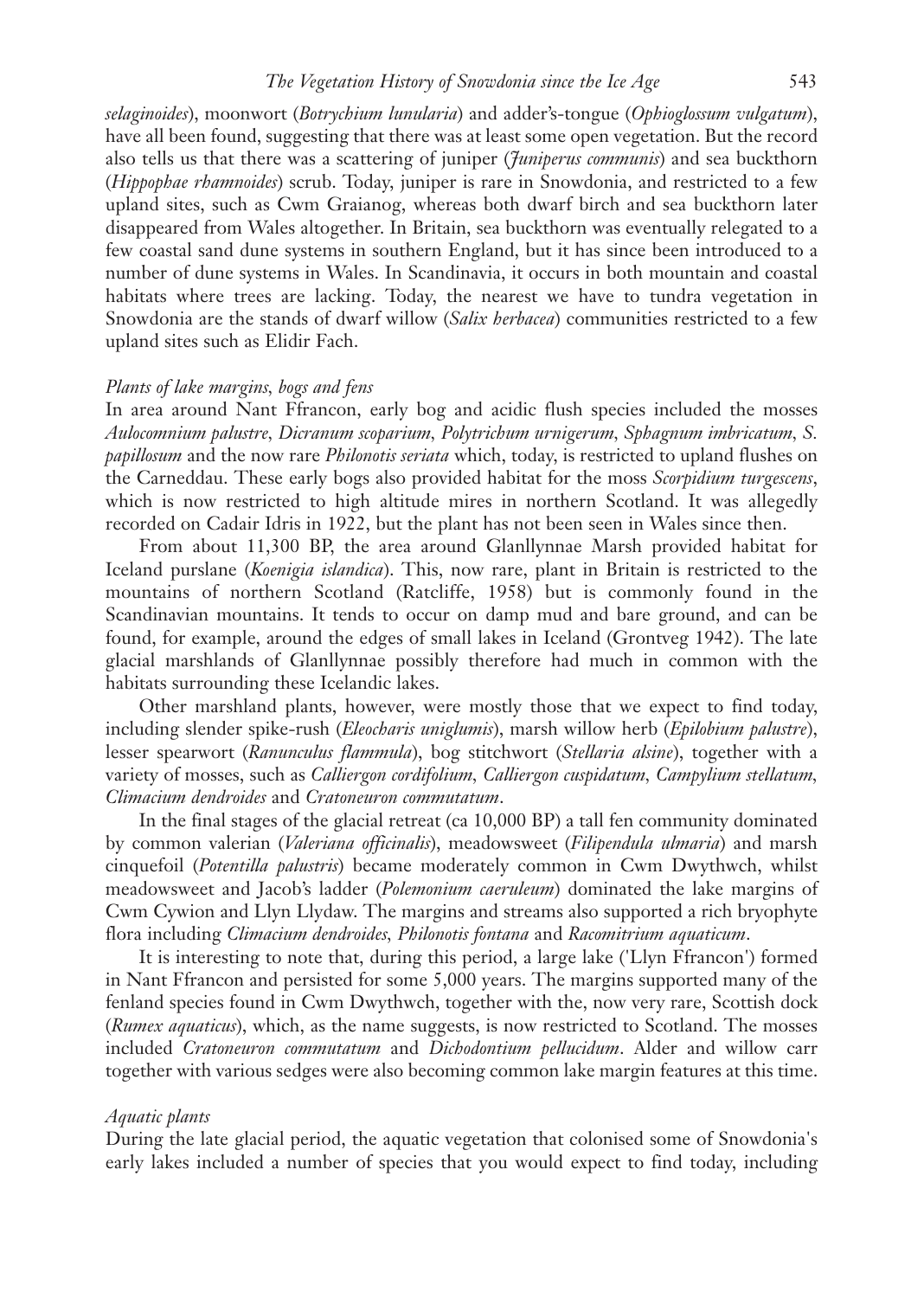alternate water-milfoil (*Myriophyllum alterniflorum*), bulrush (*Typha latifolia*), bur-reed (*Sparganium* sp.), various pondweeds (including small pondweed *Potamogetum berchtoldii*), quillwort (*Isoetes lacustris*), and shoreweed (*Littorella uniflora*). Surprisingly, the aquatic flora of 'Llyn Ffrancon' also included two stoneworts (charophytes), *Chara* sp and *Nitella* sp. Neither of these can tolerate acid conditions, but recent studies of microscopic algae from various lake sediments have shown that the lakes of Snowdonia were generally less acidic than they are today (Walker 1978).

The aquatic vegetation in Llyn Dwythwch included water lilies (*Nuphar* sp. and *Nymphaea* sp.) and, although neither of these species is present in this lake today, white lily (*Nymphaea alba*) can still be found in Llyn Goddionduon. Later, and shortly before its disappearance, 'Llyn Ffrancon' provided a habitat for the pteridophyte pillwort (*Pilularia globulifera*), showing that the waters had become much more acidic. The aquatic moss *Fontinalis squamosa* appears to have been common in many of the mountain streams during this early period and, although it later went into decline, it is still comparatively common .

# THE POST GLACIAL-PERIOD

This period is taken as beginning when the remaining ice-sheets and valley glaciers began to undergo rapid decay and the climate became sufficiently warm to allow scrub and woodland to develop. It represents the geological period known as the Holocene and started some 10,000 years ago; for much of this period the climate has continued to ameliorate. As a result, Snowdonia has seen the development of a zonation of plant communities ranging from scrub and woodland communities in the valleys to mountain grassland and moorland at higher altitudes. Arctic-alpine species became increasingly restricted to mountain tops and high altitude crags. Although oak is now the dominant tree in most natural woodlands, juniper, birch, pine, hazel, alder, and elm have also been prominent at various times.

# *Juniper scrub*

Juniper was growing in the watershed of Nant Ffrancon well before the start of the postglacial period, and probably became established in the area sometime prior to 12,000 years BP. Its career as a dominant plant seems to have been short, however, and by about 10,000 years BP birch had started to replace it. This period leading up to the start of the postglacial period also saw a peak in the amount of sea buckthorn (*Hippophae rhamnoides*) scrub, which, prior to the spread of birch, is thought to have been an early colonist of morainic debris. In the upland areas, such as Cwm Dwythwch, the prostrate variety of juniper (*Juniperus communis* subspecies *nana*) is thought to have been present, whereas in the lowland areas around Llyn Cororion the juniper was found to have an associated understory of ferns including *Dryopteris* sp. suggesting, perhaps, that the taller growing *Juniperus communis* ssp. *communis* had become established. Thickets of juniper with sea buckthorn also formed in Nant Ffrancon, producing what appears to have been a relatively closed community, but in upland areas the community was probably much more open. This is supported by evidence that, during the maximum period of juniper abundance in Cwm Cywion, bedstraw (*Galium* sp.), meadow-rue (*Thalictrum* sp.), bladder fern (*Cystopteris fragilis*) and royal fern (*Osmunda regalis*) were also relatively common. Also around Cwm Cywion during this period, joint pine (*Ephedra* cf. *distachya*) makes a fleeting appearance in the pollen record. Although no longer present in Britain, this small gymnosperm shrub can still be found in western France, where it inhabits sandy shores and rocks.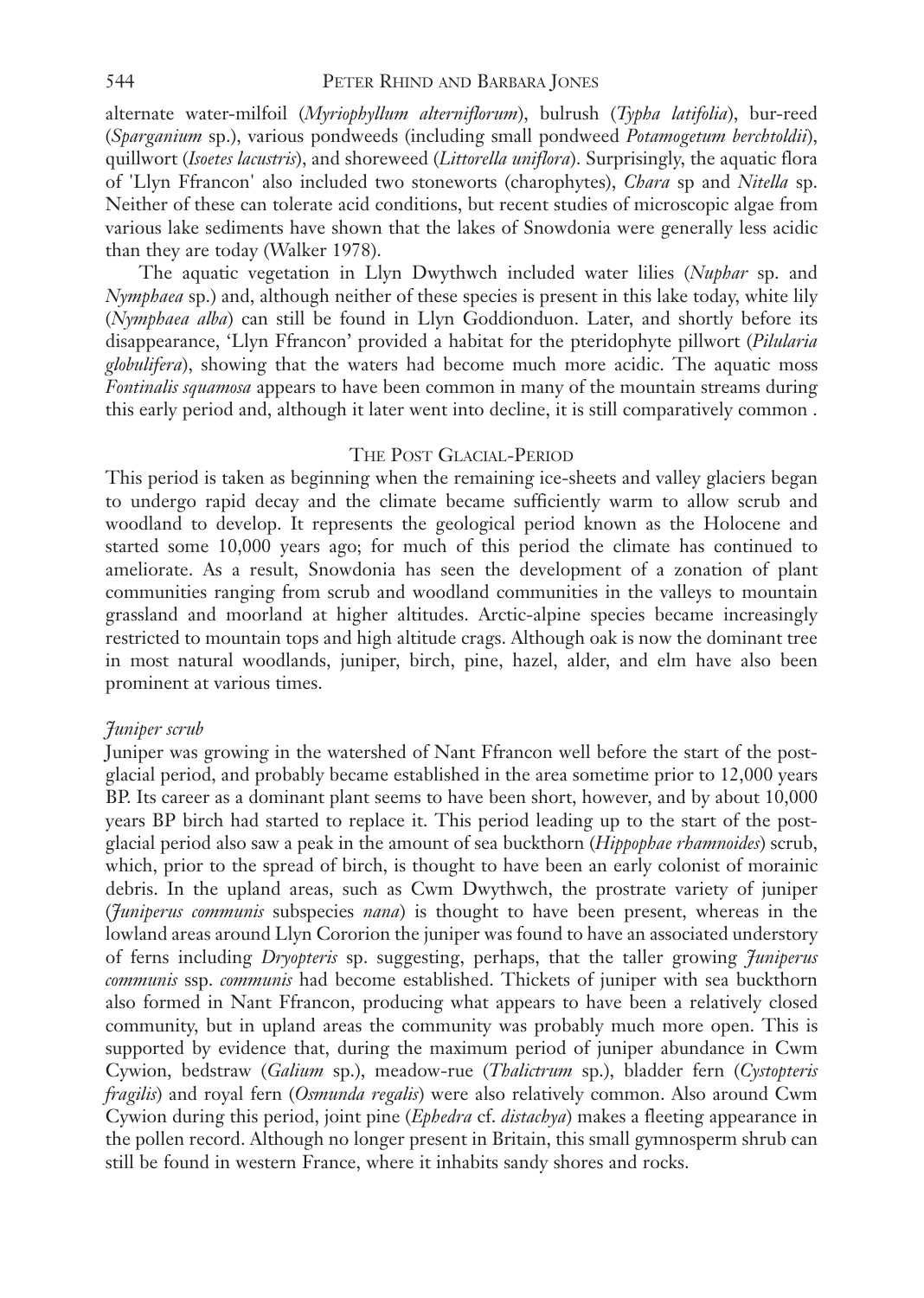# *Mountain grassland and moorland*

Grassland and moorland were already established in the early stages of the post-glacial period, some 10,000 years BP, particularly on upland slopes and sheltered plateaux. They were probably similar to the upland meadows that we have today in places like Cwm Dyli and, as today, their species composition would have varied according to soil type and the properties of the underlying rocks. On lime-rich volcanic soils, there would have been a grassy sward with sheep's-fescue (*Festuca ovina*) and common bent (*Agrostis capillaris*), as well as alpine plants, such as lady's mantle (*Alchemilla vulgaris*), possibly globe flower (*Trollius europaeus*) and wood bitter vetch (*Vicia orobus*). This assemblage of plants can still be seen in some of the meadows adjacent to upper reaches of the Afon Conwy and Afon Eidda. On more acidic soils, moorlands with acid grasslands dominated by mat grass (*Nardus stricta*) and heath grass (*Danthonia decumbens*) appear to have been interspersed with heaths in which heather (*Calluna vulgaris*), bilberry (*Vaccinium myrtillus*) and crowberry (*Empetrum nigrum*) were important species. These, as today, would have typically formed on acidic rhyolite lavas and tuffs.

#### *Birch forest*

By about 9,500 years BP, Snowdonia entered a relatively warm and dry era known as the Boreal Period, in which birch woodland rapidly became established over much of the lowland and semi-upland areas. Juniper, on the other hand, because of its inability to tolerate shade, went into rapid decline. Only on high ground, in conditions too harsh for birch to grow properly, were juniper and other low-growing species able to compete.

In the lowlands around Llyn Cororion for example, birch and willow dominated the vegetation for the next 500 years or so, but persistence of certain members of the rose family (Rosaceae), the cabbage family (Brassicaceae), plantain and mugwort (*Artemisia* sp.), shows that the density of the canopy varied, and mountain ash (*Sorbus aucuparia*) was able to occupy some of the more open areas. Nevertheless, over this period, there was an increase in the frequency of understorey ferns, such as hard fern (*Blechnum spicant*), lady fern (*Athyrium filix femina*), polypody (*Polypodium* sp.) and various *Dryopteris* sp.

#### *Hazel forest*

By about 9,300 years BP, the climate had become sufficiently warm for hazel to start invading the birch woodland around Llyn Cororion and Nant Ffrancon and, over the next 1,000 years or so, to assume a dominant or co-dominant role over much of Snowdonia. In the upland forests around Cwm Cywion and Llyn Llydaw, hazel colonisation was somewhat later, about 8,350 years BP, and was accompanied by the spread of bog myrtle (*Myrica gale*), a species of *Prunus* (possibly blackthorn or bird cherry), a species of *Sorbus* (possibly wild service tree, *S. torminalis*) and a variety of ferns.

#### *Oak forest*

Oak woodland, composed largely of sessile oak (*Quercus petraea*), became the dominant woodland throughout lowland areas of Snowdonia from about 8,660 years BP onwards; within 500 years or so it had spread into upland areas, forming dense forests as high as Llyn Llydaw at 440m above sea level. It also eventually reached Cwm Cywion, at a height of 600m, but seems to have been close to its altitudinal limit and never produced closed forest at this height. At lower altitudes, sessile oak, probably mixed with some peduculate oak (*Q. robur*), formed the basis of the first truly-mixed deciduous forest to develop in the post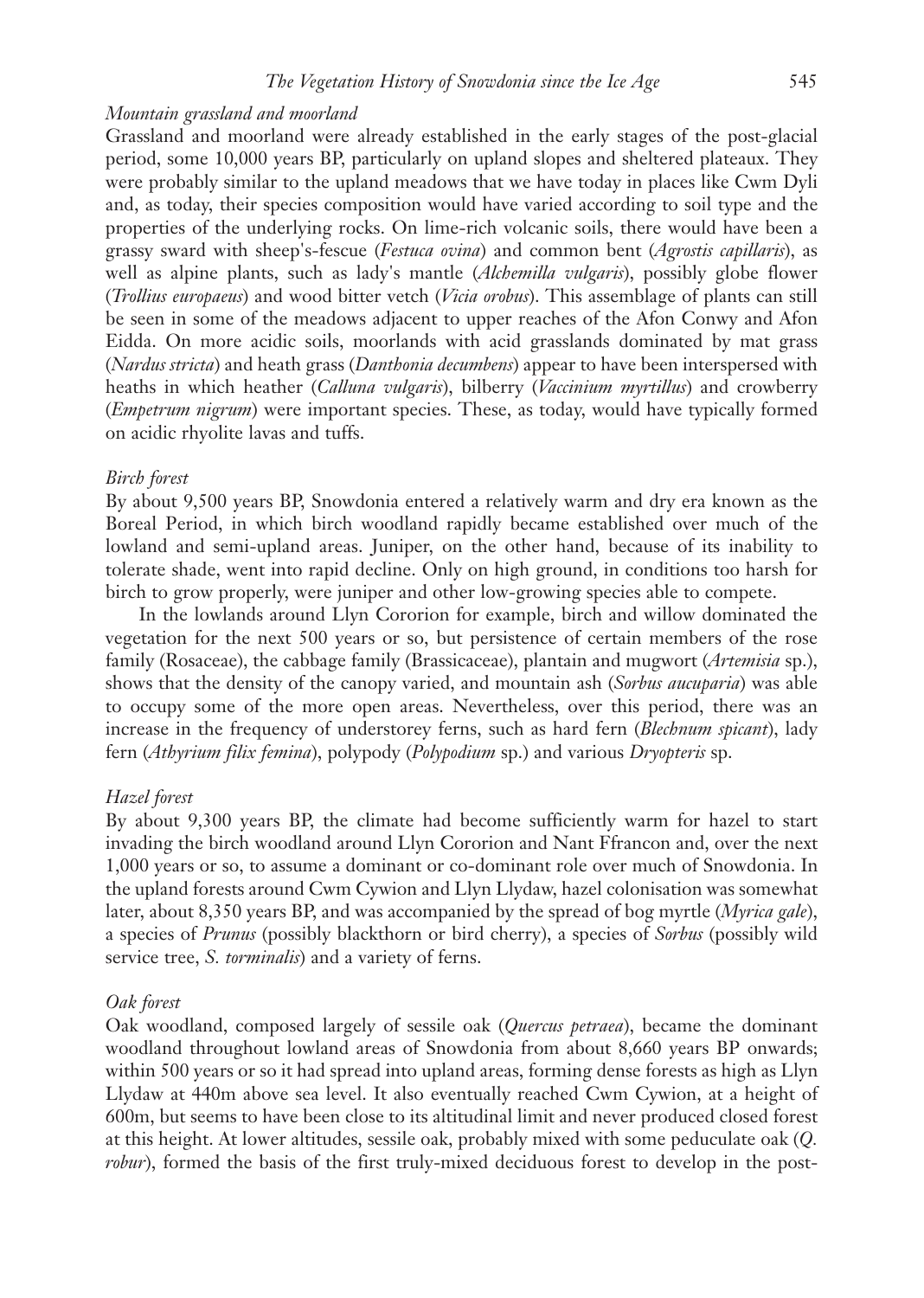glacial period, and eventually included elm (*Ulmus* sp.), small-leaved lime (*Tilia cordata*), ash (*Fraxinus excelsior*) and alder (*Alnus* sp.). Birch and hazel, on the other hand, declined over this period as oak and other tree species came to dominate the more fertile soils. Ground layer species in these primordial oak forests included common cow-wheat (*Melampyrum pratense*) and bracken (*Pteridium aquilinum*), both of which are typical of today's ground floras, and sessile oak continues to be the main tree in much of today's woodlands.

# *Pine forest*

The only pine native to Britain today is Scots pine (*Pinus sylvestris*) but, as its name suggests, it probably only occurs naturally in northern Britain; especially in the ancient Caledonian forests of Scotland. There was a brief period after the Ice Age, however, when conditions were suitable for it to become locally dominant in more southerly parts of Britain. The spread of pine forest (assumed to be Scots pine) in Snowdonia seems to have occurred during a prolonged dry period. However, most of these forests appear to have been restricted to marginal areas, such as dried out peat bogs and lake margins, especially in lowland situations. For example, sometime after about 8,400 years BP in the area around Llyn Cororion, pine started to rapidly expand at the expense of both oak and elm, and there was a contemporary decline in the amount of willow and fen herbs. For a period of about 700 years pine continued to be the dominant tree in the area surrounding the lake.

In other lowland areas, such as Nant Ffrancon, pine became a more important component of the mixed forests, and by about 8,000 years BP, it had become established in some upland sites. During this dry period, it would have been much more able to tolerate the effects of altitude and exposure than any deciduous tree, and in Cwm Cywion it became the main tree species for a while. But even around lake margins its dominance appears to have been fairly sporadic. For example, it never appears to have become the main forest forming species around Llyn Llydaw, whereas in Cwm Idwal it became temporarily dominant over alder and birch during this period.

# *Alder and upland mixed deciduous forest*

About 7,750 years BP, the climate moved into the warmer and wetter Atlantic period causing further changes to the vegetation. Evidence from Llyn Cororion shows that pine declined and, for the first time in the post-glacial period, alder and willow became prominent species. In Nant Ffrancon, it seems that alder was particularly abundant, becoming dominant along the shores of the former 'Llyn Ffrancon'. It also became the main tree species in Cwm Idwal. Even now, the almost unaltered remains of these ancient alder trees are sometimes revealed when sub-surface layers of peat are exposed by erosion.

Away from the lake margins, oak continued to maintain its dominance but, as the climate continued to improve, alder was able to extend its range into the uplands and, by about 6,000 years BP, it had managed to colonise the lake margins of Cywion and Llyn Llydaw. Pine forests, on the other hand, started to disappear from the uplands and, as these mild conditions continued, a mixed deciduous forest of oak, hazel, birch with some ash and small-leaved lime became established in the area around Llyn Llydaw. These forests eventually reached higher altitudes where they thinned out to form scrub and, around Cwm Cywion, for example, included small amounts of elm; but in general they were less diverse than the forests around Llyn Llydaw.

While climate must have been an important influence on the spread of alder, it was also probably facilitated by the activities of beaver and Mesolithic man (see below). Beaver was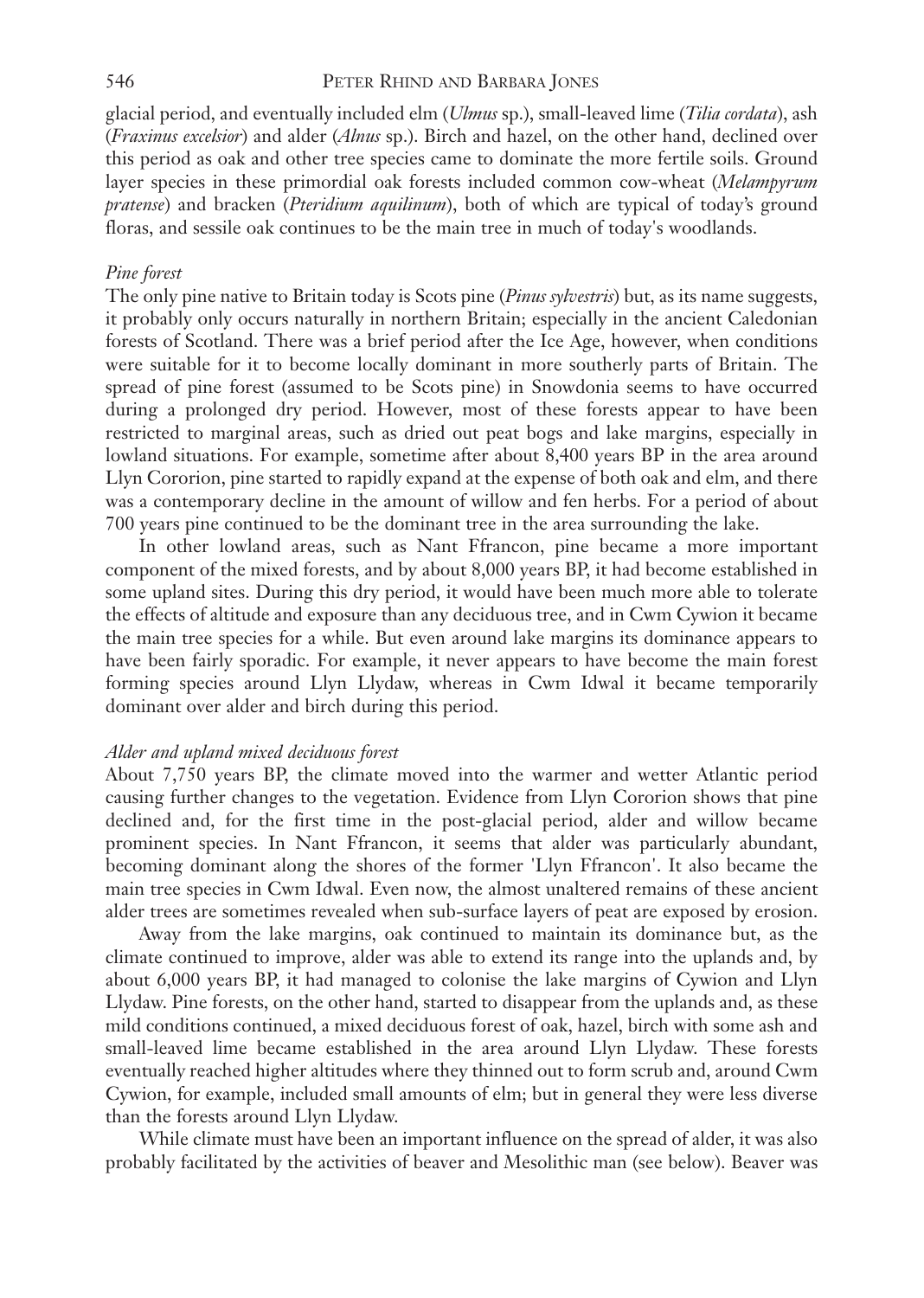once a common feature of Snowdonia's waterways, and according to a well-know folk tale, its damming operations used to cause serious flooding on the River Conwy. However, it was early hunted to extinction because of its valuable fur and, even by the 10th century, it was regarded as rare.

# *The start of human influence in Snowdonia*

Man probably first started to re-colonise Snowdonia from about 8,000 years BP, during the Mesolithic period, when much of the vegetation, especially in the uplands, was dominated by mixed birch-pine woodlands. Initially, human colonists had little impact on the ecosystem. The forests and forest edges provided a rich supply of potential prey species, including aurochs, reindeer, elk, horse, wild boar, roe and red deer, with the latter two becoming more important as the broadleaved woodland developed. It is likely that browsing and debarking exerted some local control on forest development and management of herbivores would have caused some alteration to the composition and structure of the forest. Man also encouraged the development of open areas by burning the forest edges so as to increase the area of land suitable for browsing animals. This also promoted the spread of hazel, whose nuts appear to have been an important food source at that time. Evidence from the Moel y Gerddi valley near Harlech suggests that Mesolithic woodland clearance during this wet period may also have facilitated the spread of alder. Nevertheless, during the late Mesolithic period, the woodlands of Snowdonia became more extensive than at any other time during the Holocene Period, especially at lower elevations. Settlements were, therefore, often confined to upland locations such as Erw-wen and Moel y Gerddi in upland Ardudwy.

## *The decline of elm and the impact of Neolithic people*

It has now been established that elm went into widespread decline from about 5,000 years BP onwards, and was certainly starting to disappear from areas around Llyn Cororion, Nant Ffrancon and Llyn Llydaw at about this time. At Llyn Cororion, its demise was associated with a sharp reduction in the numbers of small-leaved lime trees, and a temporary decline in oak, whereas Llyn Llydaw saw an influx of open habitat plants, such as heather (*Calluna vulgaris*), grasses and sedges, indicating the development of extensive heathland and grassland communities.

Interpretation of these changes are confounded by the apparent coincidence of climatic and anthropogenic effects, since 5,000 years BP roughly marks the start of the so-called Sub-boreal Period, when the climate went through a time of increased dryness and became more continental in character. This coincided with the brief appearance of hornbeam (*Carpinus betulus*) in Cwm Idwal, a species more characteristic of continental Europe and mainly confined to the south-east of Britain today. This point in time also marks the start of the Neolithic Period, when farming became much more widespread. Initially, this mainly involved a form of shifting cultivation in which forests were cleared locally and, for several years, crops were grown in the clearings.

One of the theories as to why elm went into decline over this period speculates that, as soil fertility in the man-made clearings declined and family units moved on, the clearings were occupied by rapidly colonising species such as ash, hazel, lime and oak rather than elm. However, these early farmers also kept primitive livestock and it has been suggested that elm leaves may have been preferentially gathered as animal feed. Others have argued that, because the loss of elm occurred simultaneously over large parts of Europe - even in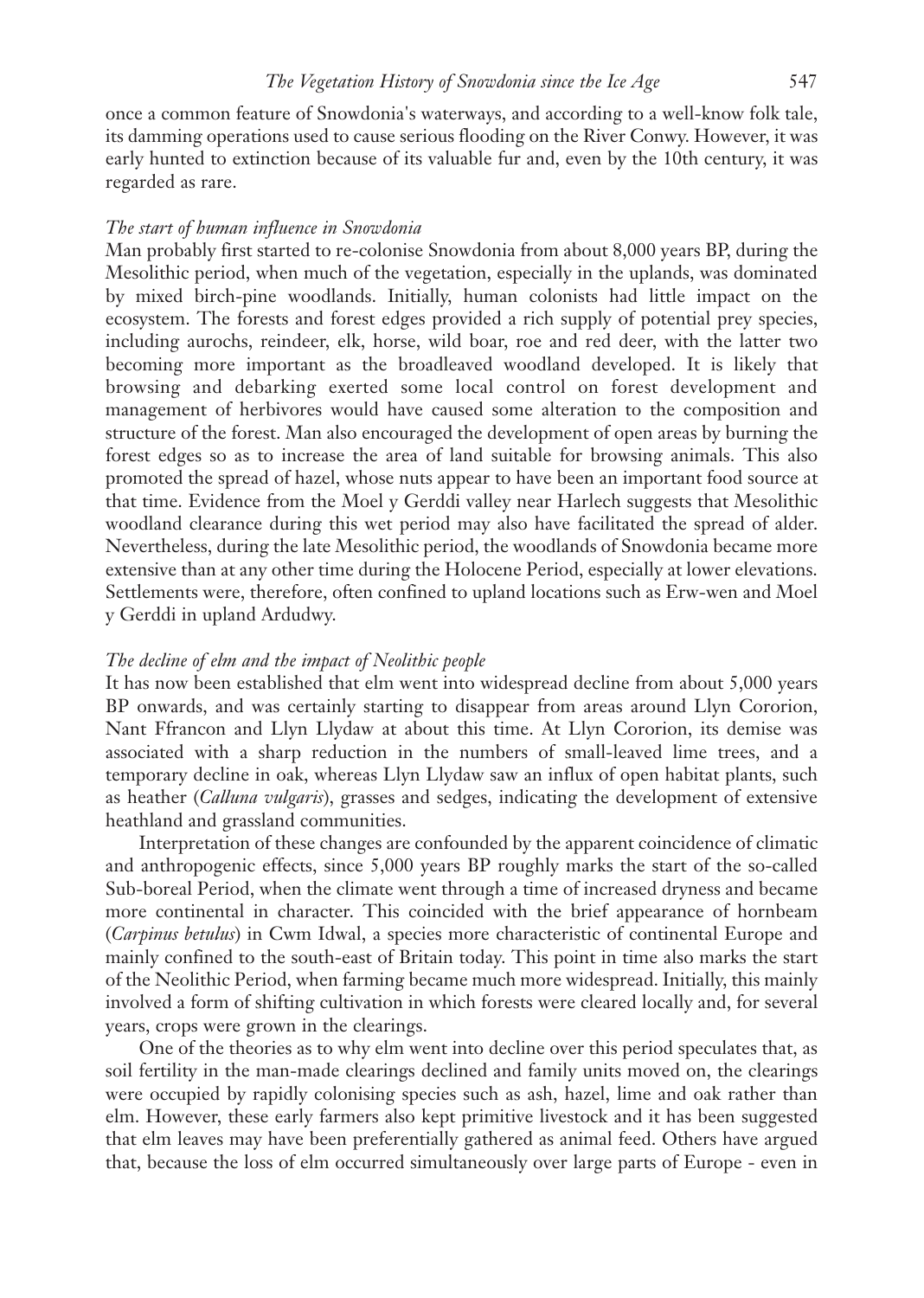areas not known to have been colonised by Neolithic peoples e.g. northern Scotland - its decline must have been induced by climatic factors with colder winters possibly affecting flower production. Yet another theory suggests the decline may have been caused by an outbreak of Dutch elm disease (Rackham 1980).

Also at about this time, many of the upland blanket peat bogs in Britain started to form, partly due to climate change and a gradual impoverishment of soils as nutrients were leached out. This was especially prevalent on the igneous rocks of the uplands where podsolization was accompanied by descending tree lines, the expansion of acid grasslands and the development of blanket bog communities. However, studies of peat deposits close to the Neolithic remains of Carneddau Hengwn, north of Barmouth (Moore 1973), suggest that these peat accumulations were hastened by early woodland clearance, especially of alder. The peat deposits frequently contain wood remains in their basal layers, but the overlying layers usually include the remains of typical acid bog plants, such as cotton-grass (*Eriophorum*) and *Sphagnum* moss. Repeated canopy clearance, firing and stock grazing would have accelerated the demise of the original damp woodland and, by removing the trees, the rate at which moisture could be lost through evaporation and transpiration would have been reduced. Any prolonged waterlogging of the soils would then have encouraged the development of acid bogs. The situation deteriorated even further some 2,500 years BP when the climate became wetter and cooler, causing further waterlogging and leaching of exposed soils.

#### THE CONTINUING INFLUENCE OF HUMANS

Over the centuries, people and their animals continued to make inroads into the forests of Snowdonia. Trees were felled to provide fuel and constructional timber as well as to create open areas for grazing and arable lands. But, because browsing by domestic livestock, particularly goats and sheep, can seriously retard or prevent woodland regeneration, their access alone would have been sufficient to cause further loss of woodland. Both the Roman and Anglo-Norman invaders drove roads through the forests and maintained wide clearings on either side to reduce the dangers of ambush, but it was probably not until the 12th century that clearance became more systematic. For example, at about this time there was a major decline in all tree and shrub taxa around Llyn Cororion, and this coincided with the sudden appearance of hemp (*Cannabis sativa*). It was probably being cultivated to produce coarse textiles, and the amount of pollen found, suggests that this was one of the most important sites in Wales for hemp production at that time. The plant is also sown as a source of marijuana, but very little narcotic substance is produced in cold climates.

The forests continued to be cleared and, by the reign of Elizabeth I, we know that many great oaks from the forests of Snowdonia were being floated down the Conwy from Trefriw. Despite this, the oak forests of Snowdonia were still abundant when John Leland explored the area between 1536 and 1539 (Toulmin Smith, 1906). He described the heights of the main range (Craig Eryri) as being forested, but the 'best' woods were to be found in the Lledr and Llugwy valleys (especially by Capel Curig) and at Llanberis. 'Meatly good woods' were also to be seen in the Machno Valley and around Coetmor and Coed y parc near Bethesda. He also states that, apart from small quantities of oats and barley and 'scantly rye' there was little cultivation of crops on hill farms, because of foraging deer. Deer were not eradicated from Snowdonia until about 1626.

Between 1754-60 large numbers of oaks continued to be extracted to the extent that much of the Gwydyr Estate near Betws-y-Coed appears to have been denuded of oak by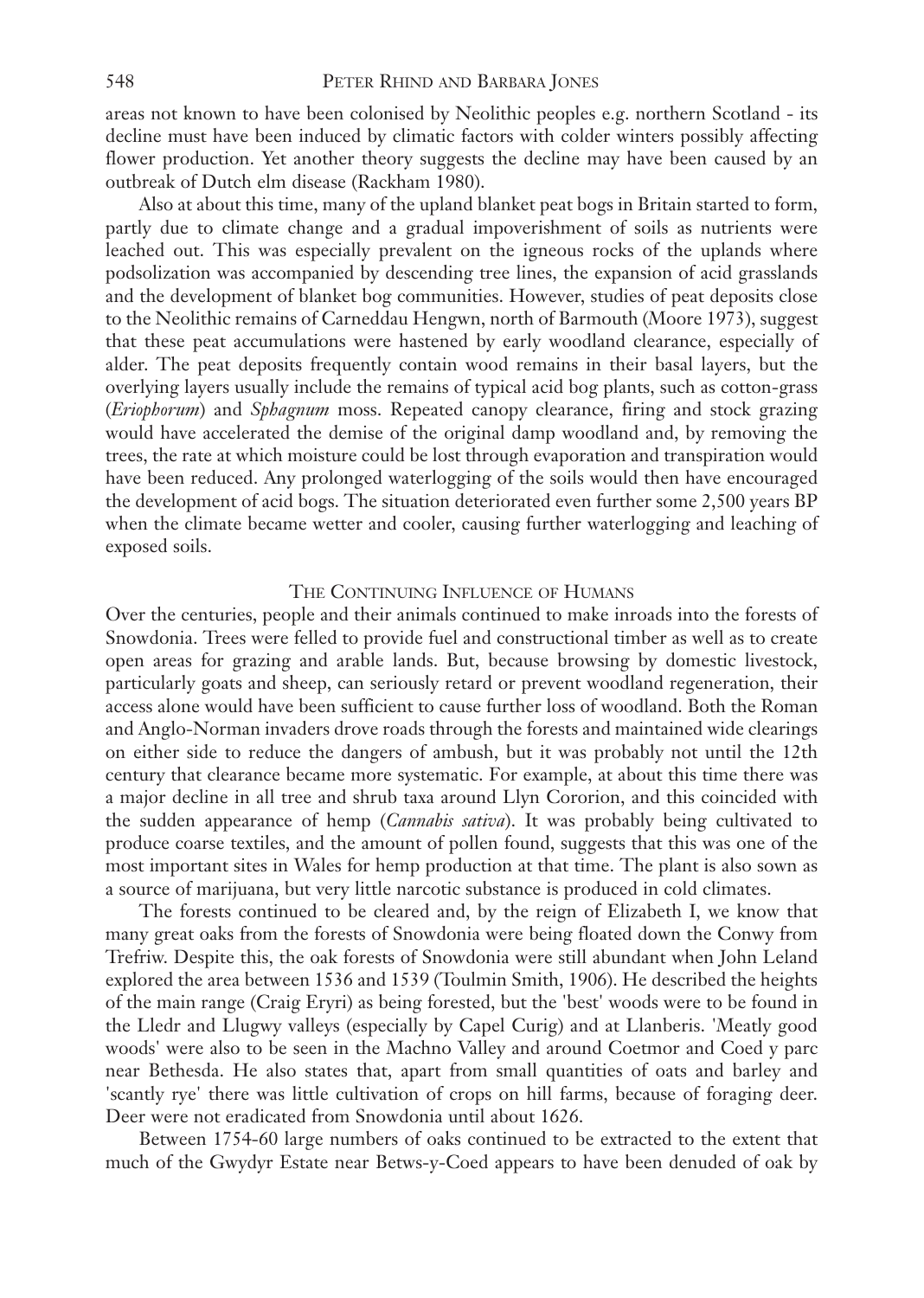that time (Davies, 1813). By the 18th and early 19th centuries a growth in demand for timber by the local boat-building industry of North Wales further exacerbated the situation, and by the end of the 18th century there appears to have been very little natural woodland remaining in Snowdonia.

During the 16th century, as the trade in Welsh cattle and cloth for English markets increased, large areas of alder and reedbed were cleared and subsequently drained to create additional hay meadows for winter feeding. Such developments occurred in the valleys of the Conwy and Gyffin, and around Penmachno and Dolwyddelan. The common occurrence of the word Gwern - the Welsh word for alder swamp - in field names in Snowdonia, gives an indication of the former extent of these alder swamps. During this period, and up until the early part of the 19th century, cattle were moved to grazing grounds in the uplands during summer, and then returned to the shelter of lowland pastures during winter. However, towards the latter part of the 17th century the growing importance of the woollen industry led to an increase in sheep farming at the expense of cattle (Hughes *et al.,* 1973).

Today, most of the uplands of Snowdonia are grazed by sheep, whilst the less numerous cattle tend to be confined to the lower slopes. In fact, grazing by sheep is probably the single most important factor affecting upland vegetation, and there are now up to 25 times more sheep in some areas than there were during the mediaeval period (Hughes *et al.,* 1976), resulting in a reduction in the diversity and range of plant communities and the restriction of most herbs and arctic-alpines to crags inaccessible to grazing animals. In the absence of sheep, the vegetation would be very different. This was clearly demonstrated when a series of sheep exclosures were established in Cwm Idwal, Pen y pass, Moel Eilio, Llyn Llydaw and Crib Coch between 1957 and 1968 (Hill *et al*., 1992). When these were examined some 25 years later, much of the acid grassland, dominated by mat grass (*Nardus stricta*), had developed into heathland with both heather (*Calluna vulgaris*) and bell heather (*Erica cinerea*), whilst grasses, such as purple moor-grass (*Molinia caerulea*) and wavy hairgrass (*Deschampsia flexuosa*) had become much more abundant, often at the expense of mat grass and sheep's fescue (*Festuca ovina*). In less acidic grasslands, characterised by common bent (*Agrostis capillaris*), there was less of a tendency for any one or two species to become dominant - a feature attributed to the disturbance caused by the large numbers of voles that inhabit these grasslands. On wetter soils, species such as cotton grasses (*Eriophorum* sp.) and bog asphodel (*Narthecium ossifragum*) were able to grow and flower far more than in the heavily grazed grasslands. Apart from a few mountain ash and birch, trees have not yet managed to colonise these experimental plots, but on other larger areas of mountain pasture that have been free from grazing for many years, the heathland communities that initially developed have now been colonised by various trees including birch, hawthorn and mountain ash. On the open hills, the natural succession to scrub and open woodland is likely to be slow due to the relative scarcity of seed sources.

In addition to sheep, there is also a small feral goat population in Snowdonia, which is thought to be the remnant of a herd that was introduced during the Neolithic period and, therefore, considered to be worth preserving. However, they are responsible for a certain amount of ecological damage within the Park and have been blamed for preventing regeneration of the Wildlife Trust woodland reserve at Coed Dolbebin (Brown, 1981). In the Rhinogs, they principally feed on heather during the summer and gorse during the winter, but their diet also includes a large variety of other species including bracken, bog myrtle, oak, holly and ivy. Therefore, if their population size increases (which appears to be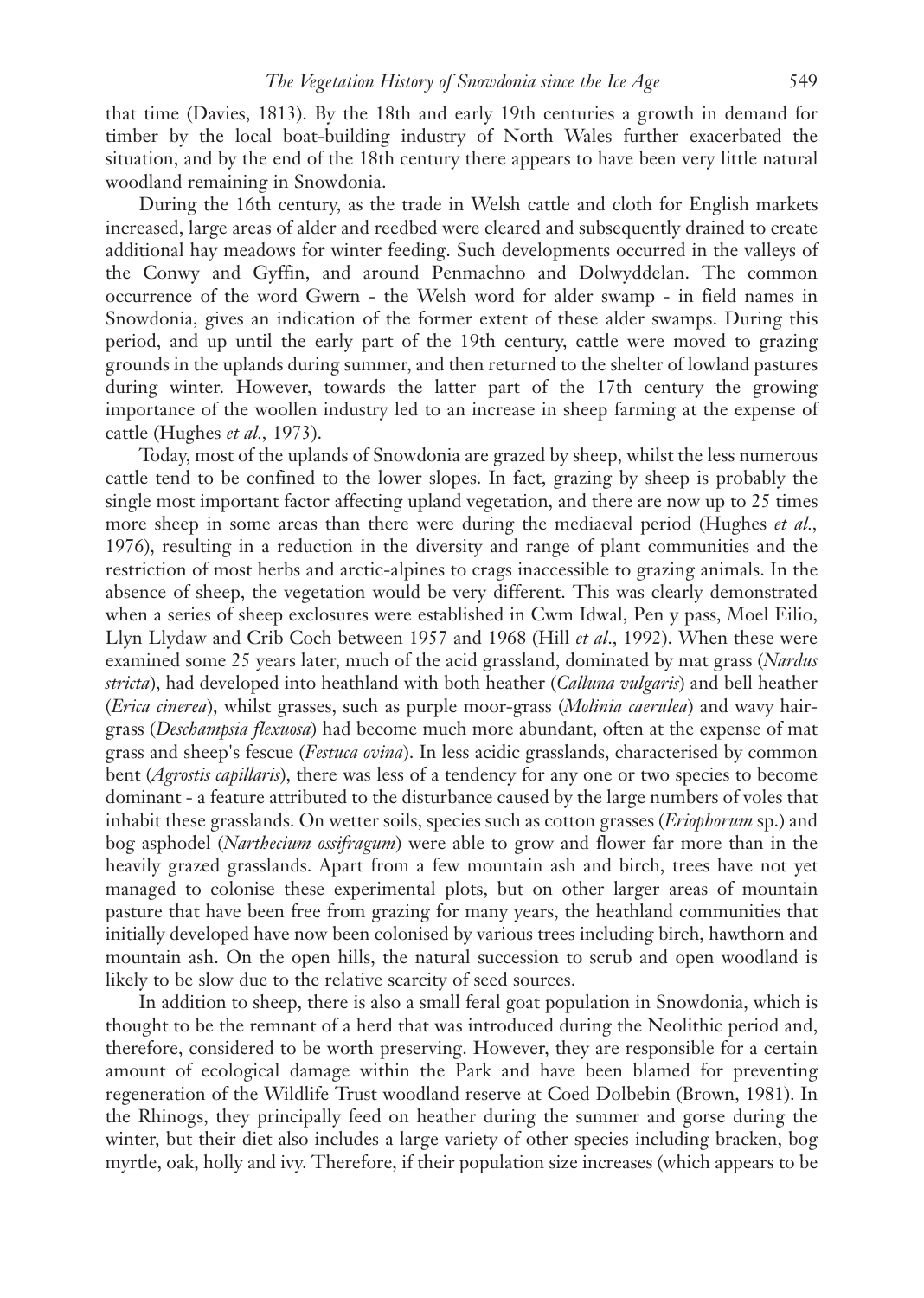happening now possibly due to the series of mild winters, which reduces kid mortality), they could have a major impact on both the remaining woodlands and the heathlands of Snowdonia. There is also concern at their potential effects on important tall-herb and arctic-alpine ledge and crevice vegetation as they are more agile than sheep and can access a number of these otherwise ungrazed situations.

General degradation of heaths and blanket bog occurred throughout the twentieth century due to overgrazing, burning, drainage and afforestation, often resulting in their replacement by acid grassland and purple moorgrass-dominated communities. Montane *Racomitrium* heaths, which reach their southern British limit in Snowdonia, have been severely damaged in the past 50 years (Turner, 1993) by overgrazing, trampling damage by walkers and, possibly, the effects of acid rain (Edwards *et al.,* 1990). Open waters have suffered from acidification, and also from nutrient enrichment, affecting their ability to support their characteristic plant communities.

## *Tree planting and introduced species*

Contrary to popular belief, tree planting in Snowdonia was not restricted to the 20th century. Large numbers of trees were planted in the parishes of Ysbyty and Penmachno between 1795-97 (Davies, 1813), and the ash trees of Nant Gwynant are thought to be the remnants of an 1804 plantation. However, following the founding of the Forestry Commission in 1920, large areas of Snowdonia were converted to conifer plantations, including stands of Douglas fir (*Pseudotsuga menziesii*), Japanese larch (*Larix leptolepis*), lodgepole pine (*Pinus contorta*), Sitka spruce (*Picea sitchensis*), western hemlock (*Tsuga heterophylla*), and western red cedar (*Thuja plicata*). The usual practice is to plant pine on the higher and drier ground, spruce in the hollows and bogs, with larch and Douglas fir on the better-drained slopes. Today there are over 22,670 ha of mature conifer plantation as compared with just 6490 ha of broadleaved woodland. The plantations are spread throughout the National Park, with over 300 stands, and have a huge impact on its landscape. In addition, rhododendron (*Rhododendron ponticum*), which was brought in for amenity planting during the 19th century, has spread to become a serious pest, threatening native woodlands in many parts of Snowdonia.

## *Quarrying and mining*

Exploitation of Snowdonia's mineral riches can be traced back over 4,000 years to the Neolithic axe factories, such as Craig Llwyd (Penmaenmawr), and certain early settlers, including the Romans, may have been enticed to North Wales because of its mineral wealth (Jenkins, 1989). Exploitation of Snowdonia's natural resources, including arsenic, copper, gold, iron, lead, manganese, sulphur, zinc, igneous rocks and slate, continued intermittently over the centuries, eventually to reach a peak during the industrial revolution of the late 18th, 19th and early 20th centuries. These industries have since declined, but their legacy in the form of many spoil-heaps, quarries, mines and old workings remain. Some of these are major landscape features and could be regarded as unsightly. However, despite being classed as derelict land they often provide habitat for rare plants, and some are now deemed to be of major conservation interest.

The, normally toxic, waste tips left over from heavy metal extraction, such as copper, lead and zinc provide a habitat for various so-called metaliferous species that are able to tolerate such conditions. The lead and zinc waste tips in the Gwydyr Forest around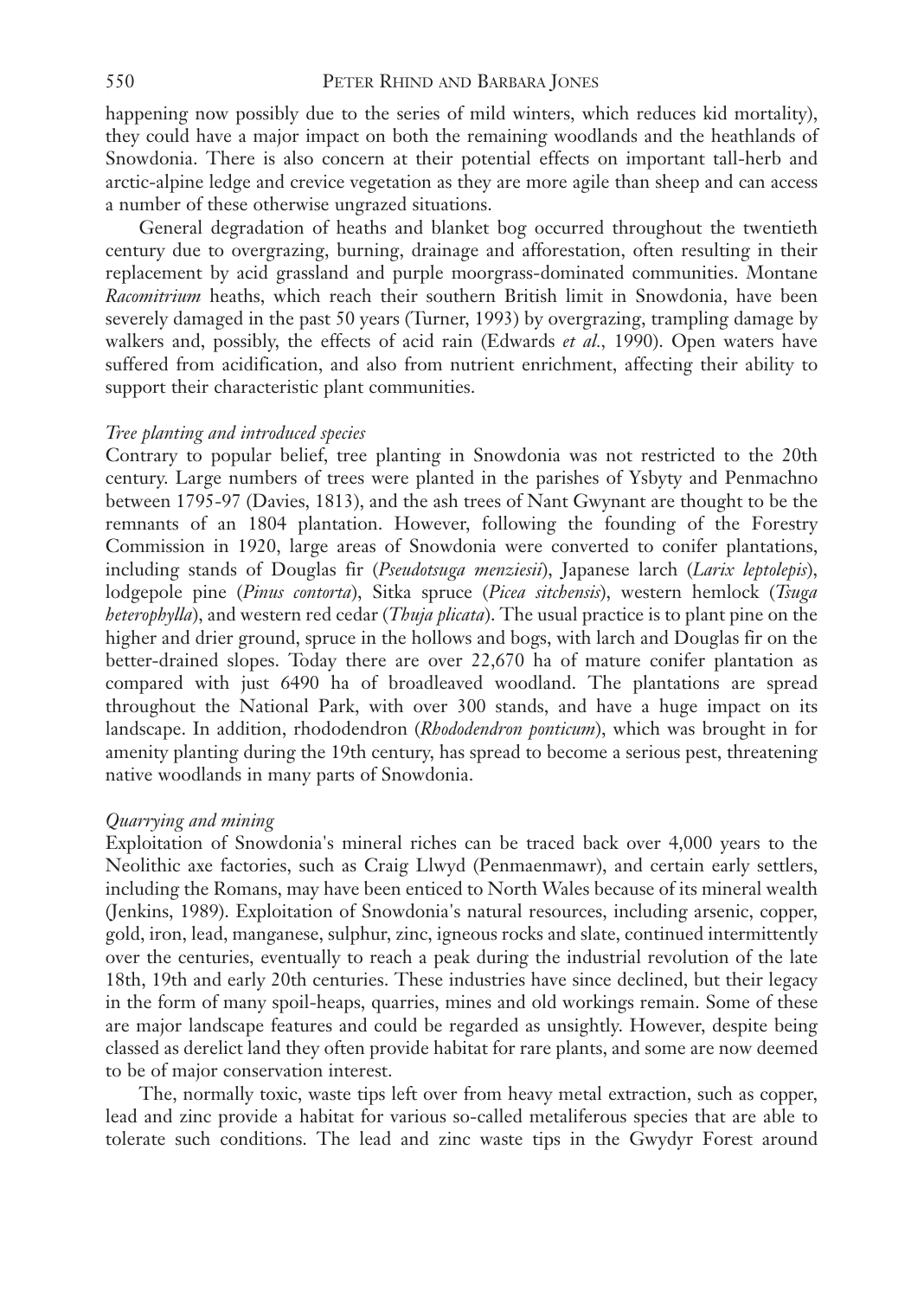Coedmawr, for example, are some of the few sites in Snowdonia where the rare alpine pennycress (*Thlaspi caerulescens*) and 'lead-loving' moss *Ditrichum plumbicola* can be seen. Other species, such as forked spleenwort (*Asplenium septentrionale*) and the lichen *Stereocaulon vesuvianum* also thrive in these situations. Copper waste does not support many notable species in Snowdonia, but the uncommon lichen *Stereocaulon leucophaeopsis* has been recorded on copper-rich rocks near Snowdon, and the old Turf Copper Mine at Dolfrwynog in Coed-y-Brenin provides an unlikely setting for sea campion (*Silene uniflora*) and sea thrift (*Armeria maritima*). Prior to the exploitation of heavy metals, the above mentioned metaliferous plants were restricted to natural outcrops of metal rich ores and would have helped early miners to locate such sites.

## **CONCLUSIONS**

Over the past 12,000 years, Snowdonia's landscape has moved from being completely dominated by physical processes, through one dominated by natural ecological processes, to one that has been greatly influenced by human activities. Nevertheless, over the past 10,000 years or so, plant life has made up much of the visible landscape and, today, includes a complex tapestry of vegetation types. The dominance of short grazed grassland communities in the uplands (due to heavy grazing pressures) is, however, unnatural and reduces the potentially wide diversity of vegetation that would otherwise characterise the area. Other concerns include recreation pressure, the possible effects of climate change, which could threaten the arctic-alpine communities if temperatures rose, and the everpresent threat of acidification. Despite all this, Snowdonia is still one of Britain's most important areas for plants, and other wildlife, and much of the area is of outstanding conservation interest, with some ninety Sites of Special Scientific Interest and sixteen National Nature Reserves. In addition, various habitats including alpine and sub-alpine heaths, alpine and boreal grasslands, acidic screes and rock crevice vegetation, oceanic woodlands and lakes are now recognised to be of international importance. Such recognition has resulted in improved measures to conserve and restore damaged habitats, including agri-environment schemes and biodiversity action plans for habitats and species. It is unlikely that Snowdonia could ever be returned to its natural state, but there is much scope for restoring the area's natural and semi-natural habitats. One recent positive development has been the removal of sheep from Cwm Idwal and, although it will take many years for the natural vegetation to be fully restored, this will, hopefully, be much appreciated by future generations.

## **ACKNOWLEDGEMENTS**

The authors acknowledge with thanks the help of Alex Turner, Dr Catherine Duigan, David Evans, Dr David Stevens, Dr James Latham and Dr Stewart Campbell.

#### **REFERENCES**

BROWN, D. J., (1981). The wild goat - a mixed blessing. *Nature in Wales*, **17**, 196-201.

- BURROWS, C. J., (1974). Plant macrofossils from Late-Devensian deposits at Nant Ffrancon, Caernarvonshire. *The New Phytologist*, **73**, 1003-1033.
- BURROWS, C. J., (1975). Radiocarbon dates from Late-Devensian deposits at Nant Ffrancon, Caernarvonshire. *The New Phytologist*, **75**, 167-171.
- CHAMBERS, F. M. & PRICE, S. M., (1988). The environmental setting of Erw-wen and Moel y Gerddi: prehistoric enclosures in upland Ardudwy, North Wales. *Proceedings of the Prehistoric Society*, **54**, 93-100.